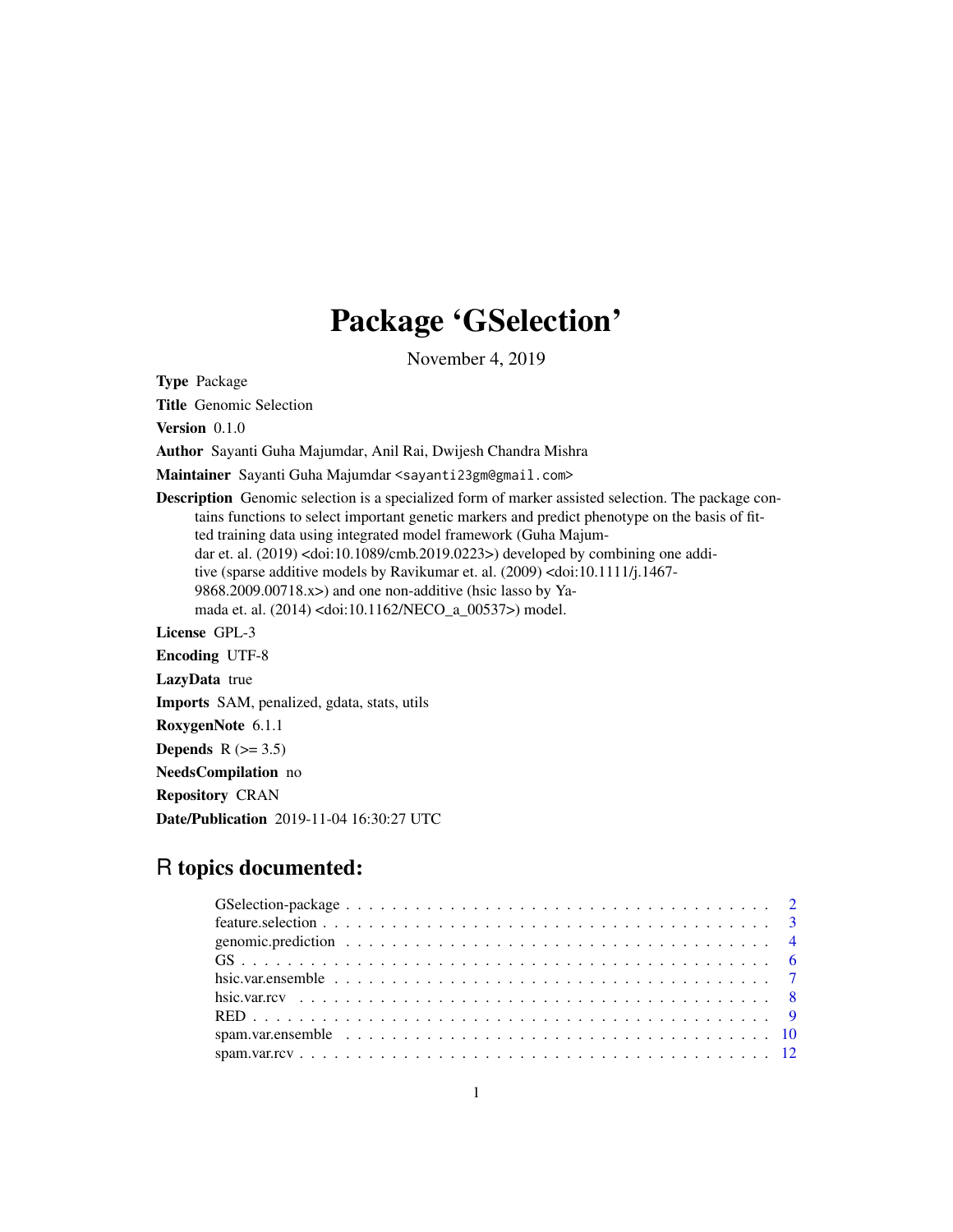#### <span id="page-1-0"></span>**Index** 2008 **[14](#page-13-0)**

GSelection-package *Genomic Selection*

#### Description

Genomic selection is a specialized form of marker assisted selection. The package contains functions to select important genetic markers and predict phenotype on the basis of fitted training data using integrated model framework (Guha Majumdar et. al. (2019) <doi:10.1089/cmb.2019.0223>) developed by combining one additive (sparse additive models by Ravikumar et. al. (2009) <doi:10.1111/j.1467-9868.2009.00718.x>) and one non-additive (hsic lasso by Yamada et. al. (2014) <doi:10.1162/NECO\_a\_00537>) model.

#### Details

The DESCRIPTION file:

| Package:             | GSelection                                                                                              |
|----------------------|---------------------------------------------------------------------------------------------------------|
| Type:                | Package                                                                                                 |
| Title:               | Genomic Selection                                                                                       |
| Version:             | 0.1.0                                                                                                   |
| Author:              | Sayanti Guha Majumdar, Anil Rai, Dwijesh Chandra Mishra                                                 |
| Maintainer:          | Sayanti Guha Majumdar <sayanti23gm@gmail.com></sayanti23gm@gmail.com>                                   |
| Description:         | Genomic selection is a specialized form of marker assisted selection. The package contains functions to |
| License:             | $GPL-3$                                                                                                 |
| Encoding:            | UTF-8                                                                                                   |
| LazyData:            | true                                                                                                    |
| Imports:             | SAM, penalized, gdata, stats, utils                                                                     |
| RoxygenNote:         | 6.1.1                                                                                                   |
| Depends:             | $R$ ( $> = 3.5$ )                                                                                       |
| NeedsCompilation: no |                                                                                                         |
| Packaged:            | 2019-10-26 10:25:25 UTC; user6                                                                          |
|                      |                                                                                                         |

Index of help topics:

| GS                 | Genotypic and phenotypic simulated dataset      |
|--------------------|-------------------------------------------------|
| GSelection-package | Genomic Selection                               |
| <b>RED</b>         | Redundancy Rate                                 |
| feature.selection  | Genomic Feature Selection                       |
| genomic.prediction | Genomic Prediction                              |
| hsic.var.ensemble  | Error Variance Estimation in Genomic Prediction |
| hsic.var.rcv       | Error Variance Estimation in Genomic Prediction |
| spam.var.ensemble  | Error Variance Estimation in Genomic Prediction |
| spam.var.rcv       | Error Variance Estimation in Genomic Prediction |
|                    |                                                 |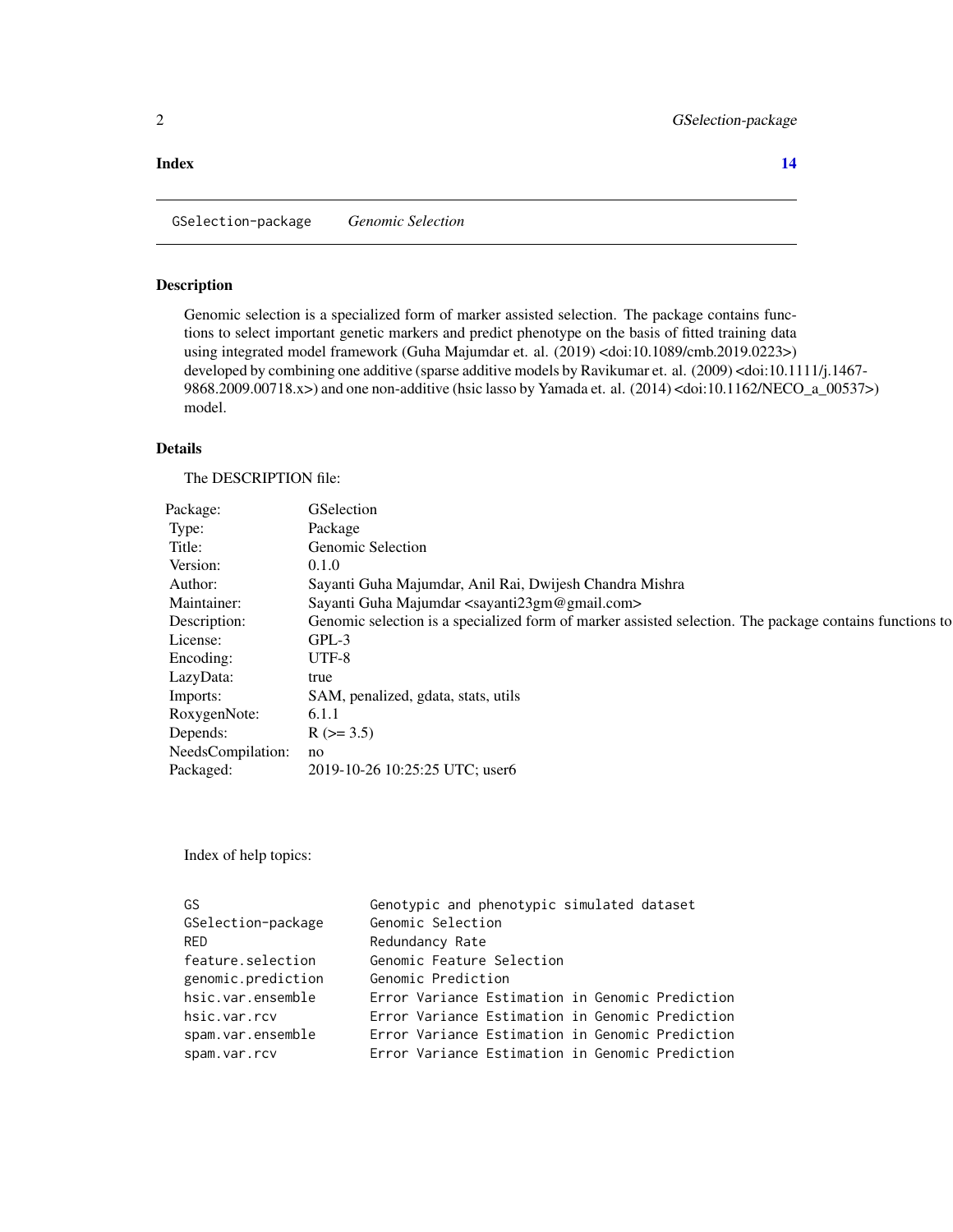#### <span id="page-2-0"></span>Author(s)

Sayanti Guha Majumdar, Anil Rai, Dwijesh Chandra Mishra

Maintainer: Sayanti Guha Majumdar <sayanti23gm@gmail.com>

#### References

Guha Majumdar, S., Rai, A. and Mishra, D. C. (2019). Integrated framework for selection of additive and non-additive genetic markers for genomic selection. *Journal of Computational Biology*. doi:10.1089/cmb.2019.0223

Ravikumar, P., Lafferty, J., Liu, H. and Wasserman, L. (2009). Sparse additive models. *Journal of the Royal Statistical Society: Series B (Statistical Methodology)*, 71(5), 1009-1030. doi:10.1111/j.1467- 9868.2009.00718.x

Yamada, M., Jitkrittum, W., Sigal, L., Xing, E. P. and Sugiyama, M. (2014). High-Dimensional Feature Selection by Feature-Wise Kernelized Lasso. *Neural Computation*, 26(1):185-207. doi:10.1162/NECO\_a\_00537

feature.selection *Genomic Feature Selection*

#### Description

Feature (marker) selection in case of genomic prediction with integrated model framework using both additive (Sparse Additive Models) and non-additive (HSIC LASSO) statistical models.

#### Usage

```
feature.selection(x,y,d)
```
#### Arguments

| $\mathsf{x}$ | a matrix of markers or explanatory variables, each column contains one marker<br>and each row represents an individual. |
|--------------|-------------------------------------------------------------------------------------------------------------------------|
|              | a column vector of response variable.                                                                                   |
| - d          | number of variables to be selected from x.                                                                              |

#### Details

Integrated model framework was developed by combining one additive model (Sparse Additive Model) and one non-additive model (HSIC LASSO) for selection of important markers from whole genome marker data.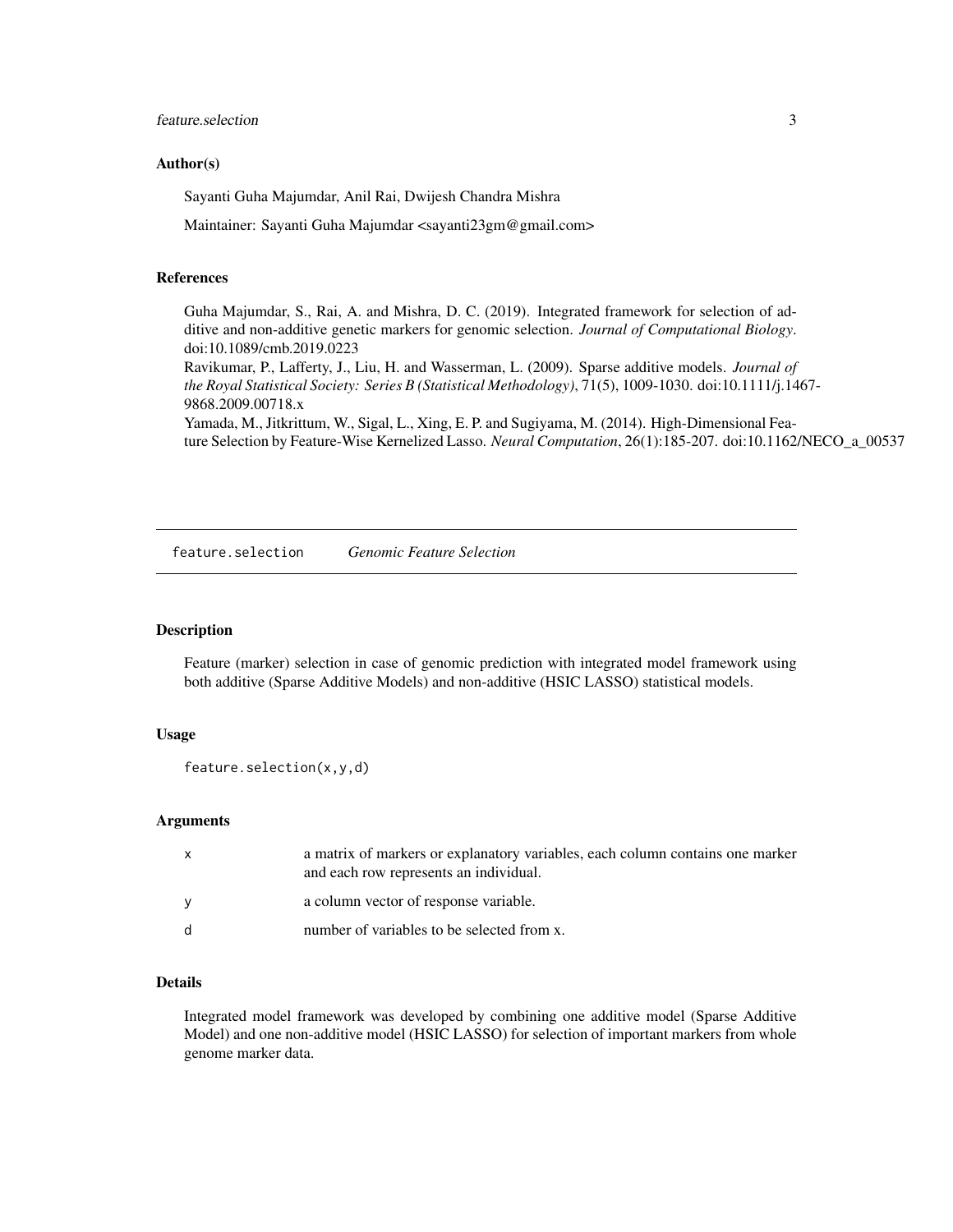#### <span id="page-3-0"></span>Value

Returns a LIST containing spam\_selected\_feature\_index returns index of selected markers from x using Sparse Additive Model coefficient.spam returns coefficient values of selected markers using Sparse Additive Model. hsic\_selected\_feature\_index returns index of selected markers from x using HSIC LASSO. coefficient.hsic returns coefficient values of selected markers using HSIC LASSO. integrated\_selected\_feature\_index returns index of selected markers from x using integrated model framework.

#### Author(s)

Sayanti Guha Majumdar <<sayanti23gm@gmail.com>>, Anil Rai, Dwijesh Chandra Mishra

#### References

Guha Majumdar, S., Rai, A. and Mishra, D. C. (2019). Integrated framework for selection of additive and non-additive genetic markers for genomic selection. *Journal of Computational Biology*. doi:10.1089/cmb.2019.0223

Ravikumar, P., Lafferty, J., Liu, H. and Wasserman, L. (2009). Sparse additive models. *Journal of the Royal Statistical Society: Series B (Statistical Methodology)*, 71(5), 1009-1030. doi:10.1111/j.1467- 9868.2009.00718.x

Yamada, M., Jitkrittum, W., Sigal, L., Xing, E. P. and Sugiyama, M. (2014). High-Dimensional Feature Selection by Feature-Wise Kernelized Lasso. *Neural Computation*, 26(1):185-207. doi:10.1162/NECO\_a\_00537

#### Examples

```
library(GSelection)
data(GS)
x_trn <- GS[1:40,1:110]
y_trn <- GS[1:40,111]
x_tst <- GS[41:60,1:110]
y_tst <- GS[41:60,111]
fit <- feature.selection(x_trn,y_trn,d=10)
```
genomic.prediction *Genomic Prediction*

#### **Description**

Prediction of phenotypic values based on selected markers with integrated model framework using both additive (Sparse Additive Models) and non-additive (HSIC LASSO) statistical models.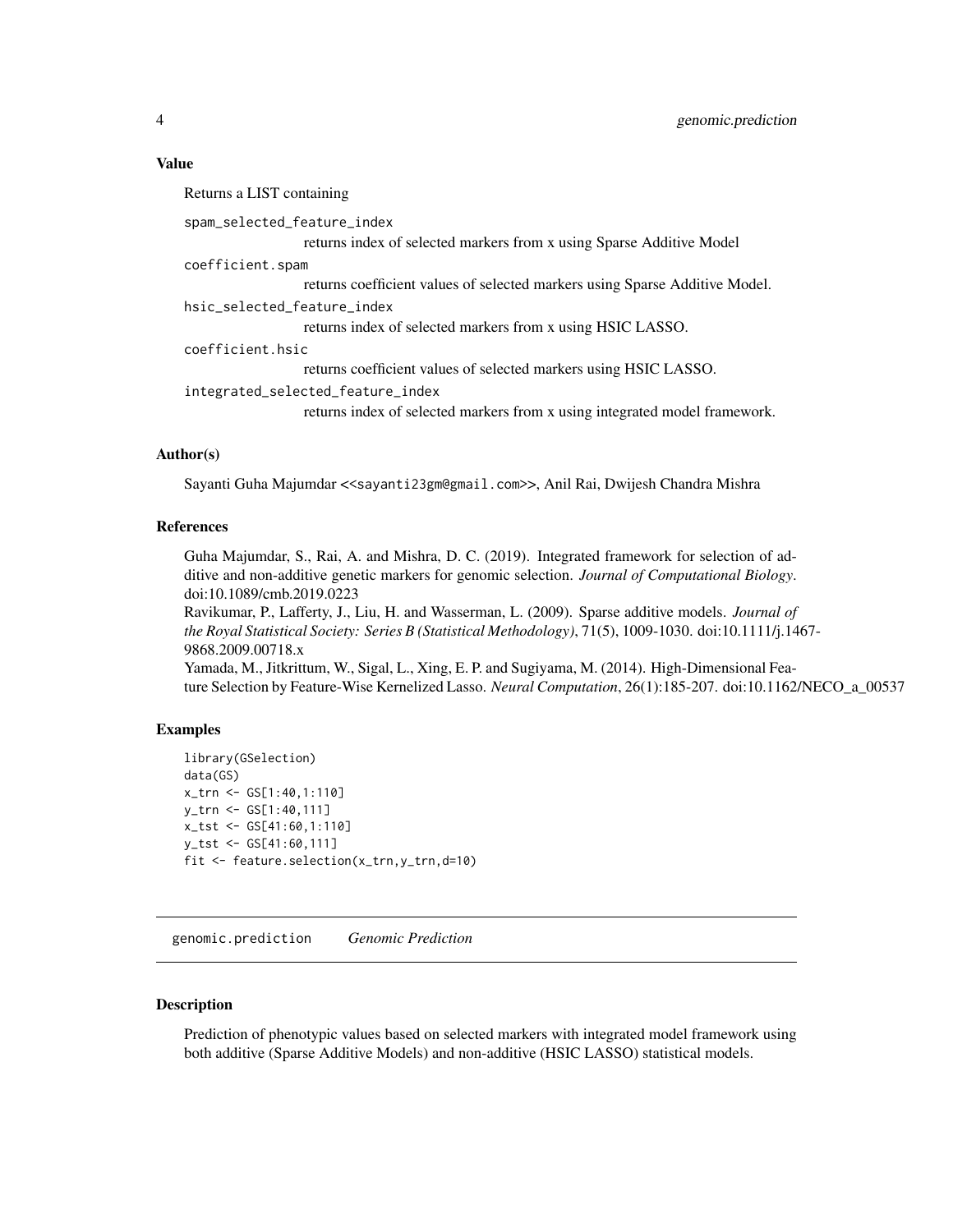#### Usage

```
genomic.prediction(x,spam_error_var,hsic_error_var,
spam_selected_feature_index,hsic_selected_feature_index,
coefficient.spam,coefficient.hsic)
```
#### Arguments

| X                           | a matrix of markers or explanatory variables for which phenotype will be pre-<br>dicted. Each column contains one marker and each row represents an individual. |  |
|-----------------------------|-----------------------------------------------------------------------------------------------------------------------------------------------------------------|--|
|                             | spam_error_var estimated error variance of genomic prediction by Sparse Additive Model.                                                                         |  |
|                             | hsic_error_var estimated error variance of genomic prediction by HSIC LASSO.                                                                                    |  |
| spam_selected_feature_index | index of selected markers from x using Sparse Additive Model                                                                                                    |  |
| hsic_selected_feature_index | index of selected markers from x using HSIC LASSO.                                                                                                              |  |
| coefficient.spam            |                                                                                                                                                                 |  |
|                             | coefficient values of selected markers using Sparse Additive Model.                                                                                             |  |
| coefficient.hsic            | coefficient values of selected markers using HSIC LASSO.                                                                                                        |  |

#### Details

Phenotypic values will be predicted for given genotype of markers by using previously fitted model object. Integrated model framework is used for this purpose which is developed by combining selected features from SpAm and HSIC LASSO.

#### Value

Integrated\_y returns predicted phenotype

#### Author(s)

Sayanti Guha Majumdar <<sayanti23gm@gmail.com>>, Anil Rai, Dwijesh Chandra Mishra

#### References

Guha Majumdar, S., Rai, A. and Mishra, D. C. (2019). Integrated framework for selection of additive and non-additive genetic markers for genomic selection. *Journal of Computational Biology*. doi:10.1089/cmb.2019.0223

Ravikumar, P., Lafferty, J., Liu, H. and Wasserman, L. (2009). Sparse additive models. *Journal of the Royal Statistical Society: Series B (Statistical Methodology)*, 71(5), 1009-1030. doi:10.1111/j.1467- 9868.2009.00718.x

Yamada, M., Jitkrittum, W., Sigal, L., Xing, E. P. and Sugiyama, M. (2014). High-Dimensional Feature Selection by Feature-Wise Kernelized Lasso. *Neural Computation*, 26(1):185-207. doi:10.1162/NECO\_a\_00537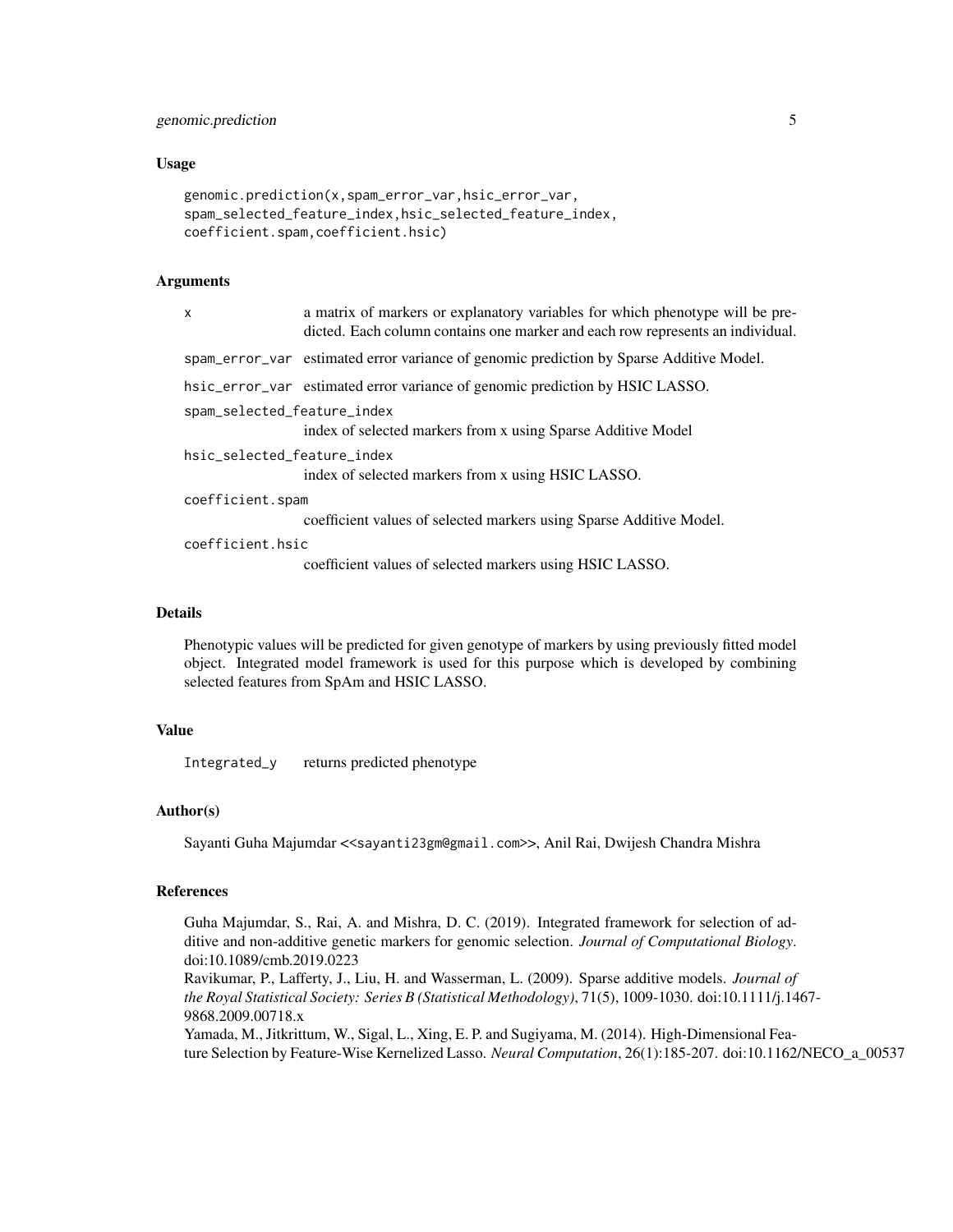#### Examples

```
library(GSelection)
data(GS)
x_trn <- GS[1:40,1:110]
y_trn <- GS[1:40,111]
x_tst <- GS[41:60,1:110]
y_tst <- GS[41:60,111]
## estimate spam_var from function spam.var.ensemble or spam.var.rcv
spam_var <- 2.681972
## estimate hsic_var from function hsic.var.ensemble or hsic.var.rcv
hsic_var <- 10.36974
fit <- feature.selection(x_trn,y_trn,d=10)
pred_y <- genomic.prediction(x_tst,spam_var,hsic_var,
fit$spam_selected_feature_index,fit$hsic_selected_feature_index,
fit$coefficient.spam,fit$coefficient.hsic)
```
GS *Genotypic and phenotypic simulated dataset*

#### Description

This dataset is simulated with the R package "qtlbim" where 10 are true features associated with the trait of study and remaining 100 are random markers. we consider 10 chromosomes each containing 10 markers. Each chromosome have 1 qtl which is the true feature.

#### Usage

data("GS")

#### Format

A data frame with 60 rows as genotypes with 111 columns (i.e. contains information of genotyped markers and phenotypic traits).

#### Details

It has total 60 rows which represents 200 individuals genotypes and a total of 111 of columns, in which first 110 columns contain information of genotyped markers and last column represents value of phenotypic trait associated with genotype under study.

#### Source

Yandell, B. S., Mehta, T., Banerjee, S., Shriner, D., Venkataraman, R. et al. (2007). R/qtlbim: QTL with Bayesian Interval Mapping in experimental crosses. *Bioinformatics*, 23, 641-643. Yandell, B. S., Nengjun, Y., Mehta, T., Banerjee, S., Shriner, D. et al. (2012). qtlbim: QTL Bayesian Interval Mapping. R package version 2.0.5. http://CRAN.R-project.org/package=qtlbim

<span id="page-5-0"></span>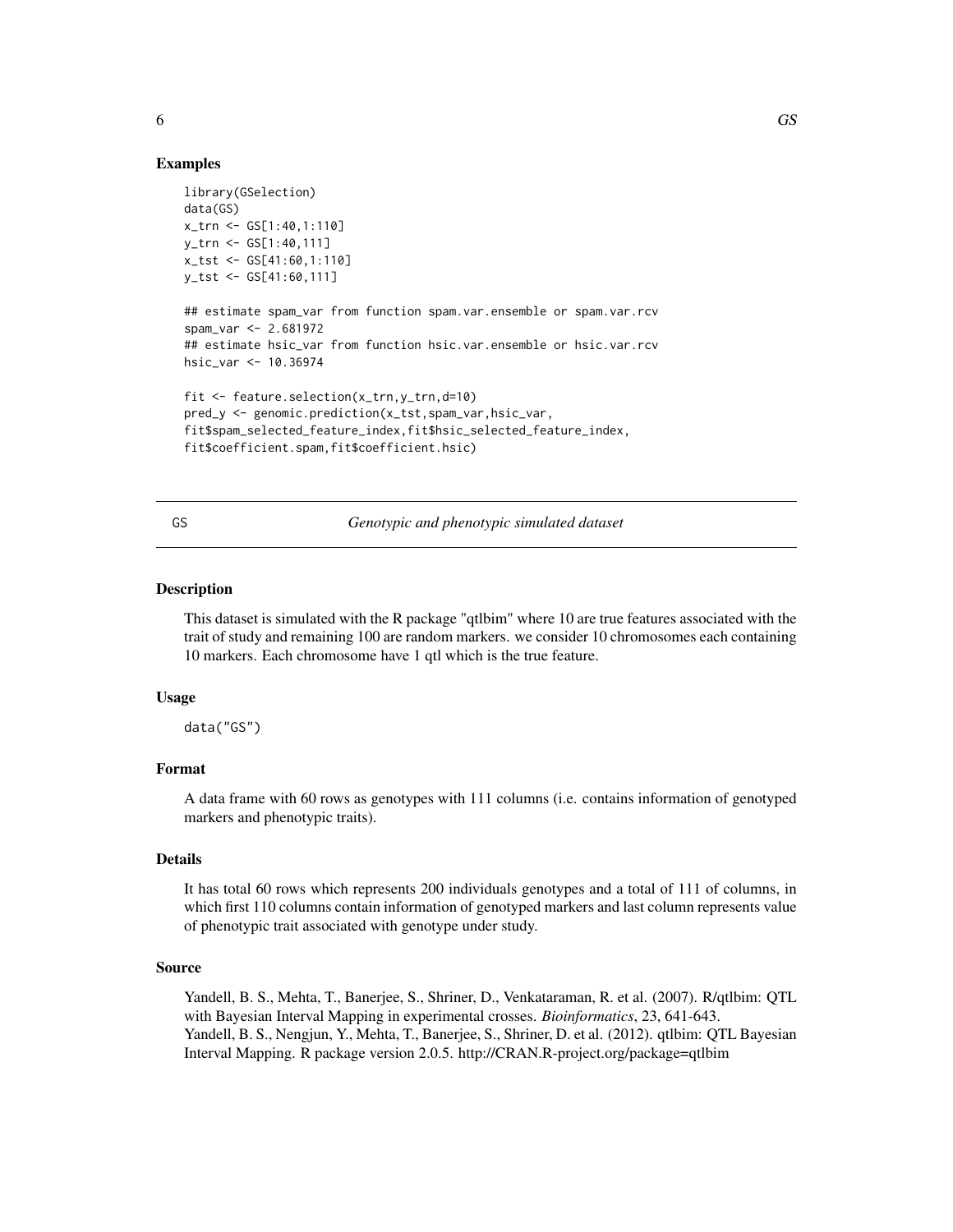#### <span id="page-6-0"></span>hsic.var.ensemble 7

#### Examples

library(GSelection) data(GS) X<-GS[,1:110] ## Extracting Genotype Y<-GS[,111] ## Extracting Phenotype

hsic.var.ensemble *Error Variance Estimation in Genomic Prediction*

#### Description

Estimation of error variance using Ensemble method which combines bootstraping and sampling with srswor in HSIC LASSO.

#### Usage

hsic.var.ensemble(x,y,b,d)

#### Arguments

| $\mathsf{x}$ | a matrix of markers or explanatory variables, each column contains one marker<br>and each row represents an individual. |
|--------------|-------------------------------------------------------------------------------------------------------------------------|
| <b>y</b>     | a column vector of response variable.                                                                                   |
| b            | number of bootstrap samples.                                                                                            |
| <sub>d</sub> | number of variables to be selected from x.                                                                              |

#### Details

In this method, both bootstrapping and simple random sampling without replacement are combined to estimate error variance. Variables are selected using HSIC LASSO from the original datasets and all possible samples of a particular size are taken from the selected variables set with simple random sampling without replacement. With these selected samples error variance is estimated from bootstrap samples of the original datasets using least squared regression method. Finally the average of all the estimated variances is considered as the final estimate of the error variance.

#### Value

Error variance

#### Author(s)

Sayanti Guha Majumdar <<sayanti23gm@gmail.com>>, Anil Rai, Dwijesh Chandra Mishra

#### References

Yamada, M., Jitkrittum, W., Sigal, L., Xing, E. P. and Sugiyama, M. (2014). High-Dimensional Feature Selection by Feature-Wise Kernelized Lasso. *Neural Computation*, 26(1):185-207. doi:10.1162/NECO\_a\_00537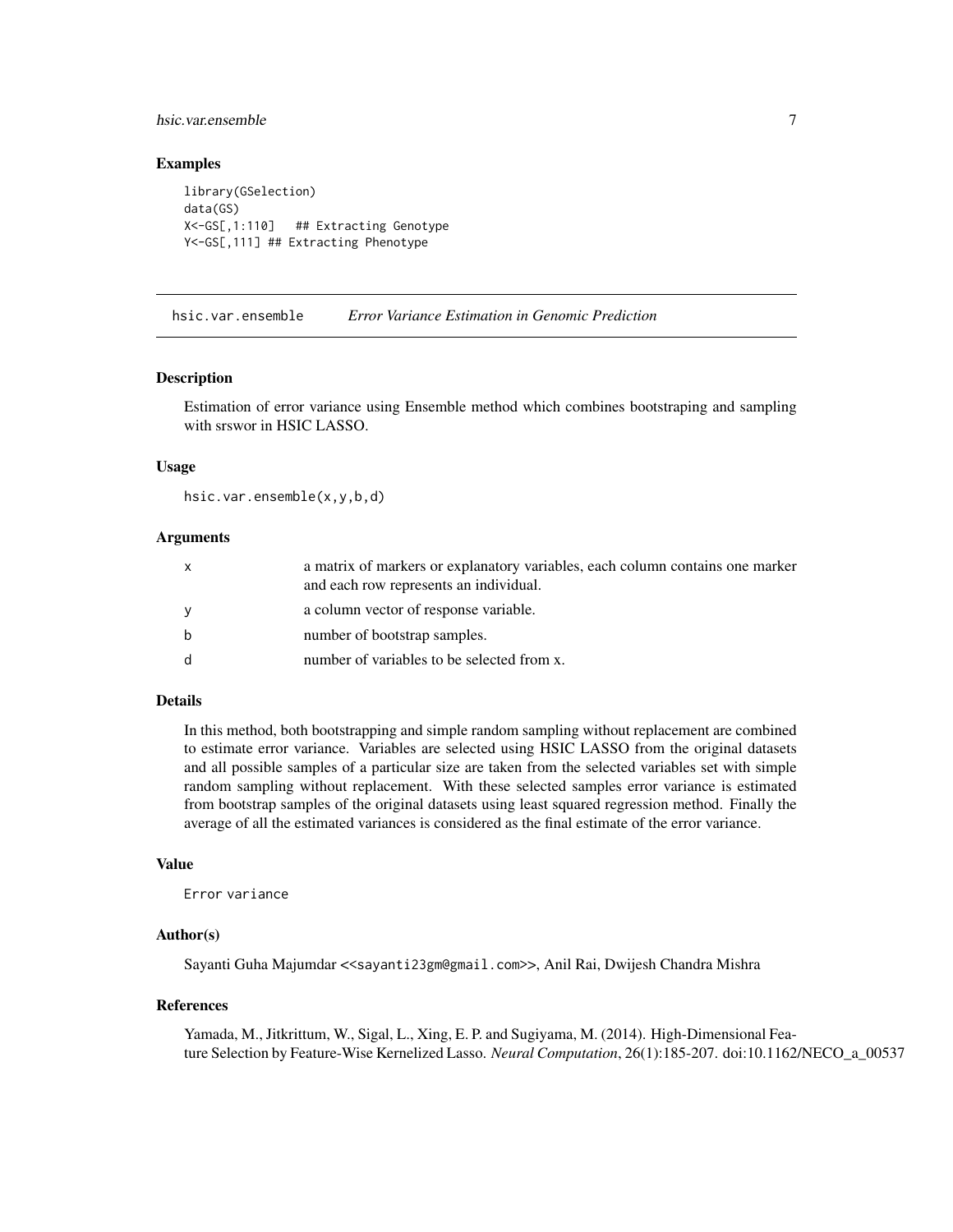#### Examples

```
library(GSelection)
data(GS)
x_trn <- GS[1:40,1:110]
y_trn <- GS[1:40,111]
x_tst <- GS[41:60,1:110]
y_tst <- GS[41:60,111]
hsic_var <- hsic.var.ensemble(x_trn,y_trn,2,10)
```
hsic.var.rcv *Error Variance Estimation in Genomic Prediction*

#### Description

Estimation of error variance using Refitted Cross Validation in HSIC LASSO.

#### Usage

hsic.var.rcv(x,y,d)

#### Arguments

| $\mathsf{x}$ | a matrix of markers or explanatory variables, each column contains one marker<br>and each row represents an individual. |
|--------------|-------------------------------------------------------------------------------------------------------------------------|
| V            | a column vector of response variable.                                                                                   |
| <sub>d</sub> | number of variables to be selected from x.                                                                              |

#### Details

Refitted cross validation method (RCV) which is a two step method, is used to get the estimate of the error variance. In first step, dataset is divided into two sub-datasets and with the help of HSIC LASSO most significant markers(variables) are selected from the two sub-datasets. This results in two small sets of selected variables. Then using the set selected from 1st sub-dataset error variance is estimated from the 2nd sub-dataset with ordinary least square method and using the set selected from the 2nd sub-dataset error variance is estimated from the 1st sub-dataset with ordinary least square method. Finally the average of those two error variances are taken as the final estimator of error variance with RCV method.

#### Value

Error variance

#### Author(s)

Sayanti Guha Majumdar <<sayanti23gm@gmail.com>>, Anil Rai, Dwijesh Chandra Mishra

<span id="page-7-0"></span>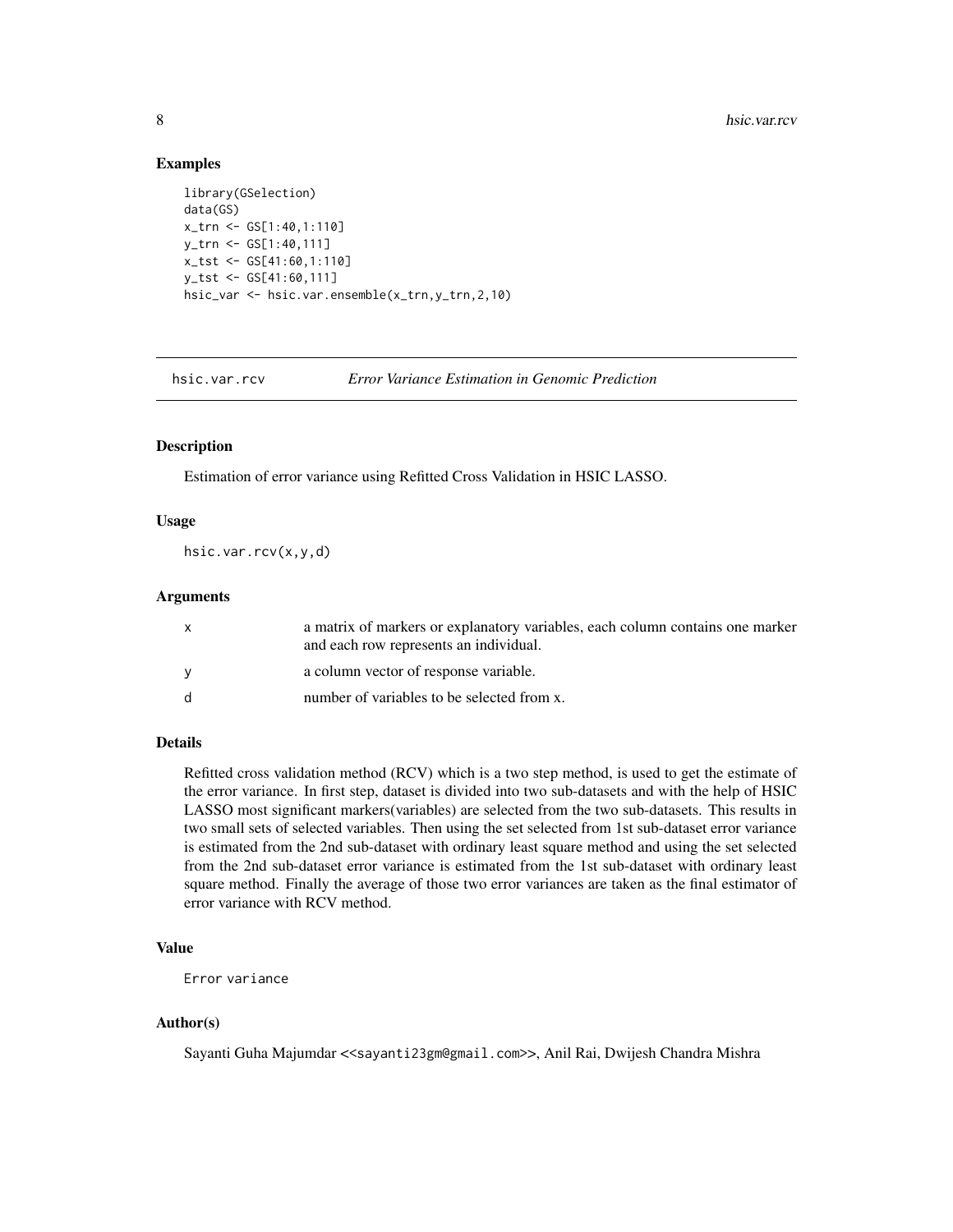# <span id="page-8-0"></span>RED 9

#### References

Fan, J., Guo, S., Hao, N. (2012). Variance estimation using refitted cross-validation in ultrahigh dimensional regression. *Journal of the Royal Statistical Society*, 74(1), 37-65. Yamada, M., Jitkrittum, W., Sigal, L., Xing, E. P. and Sugiyama, M. (2014). High-Dimensional Feature Selection by Feature-Wise Kernelized Lasso. *Neural Computation*, 26(1):185-207. doi:10.1162/NECO\_a\_00537

#### Examples

```
library(GSelection)
data(GS)
x_trn <- GS[1:40,1:110]
y_trn <- GS[1:40,111]
x_tst <- GS[41:60,1:110]
y_tst <- GS[41:60,111]
hsic_var <- hsic.var.rcv(x_trn,y_trn,10)
```
RED *Redundancy Rate*

#### Description

Calculate the redundancy rate of the selected features(markers). Value will be high if many redundant features are selected.

#### Usage

```
RED(x,spam_selected_feature_index,hsic_selected_feature_index,
integrated_selected_feature_index)
```
#### Arguments

| $\mathsf{x}$                | a matrix of markers or explanatory variables, each column contains one marker |
|-----------------------------|-------------------------------------------------------------------------------|
|                             | and each row represents an individual.                                        |
| spam_selected_feature_index |                                                                               |
|                             | index of selected markers from x using Sparse Additive Model.                 |
| hsic_selected_feature_index |                                                                               |
|                             | index of selected markers from x using HSIC LASSO.                            |
|                             | integrated_selected_feature_index                                             |
|                             | index of selected markers from x using integrated model framework             |

#### Details

The RED score (Zhao et al., 2010) is determined by average of the correlation between each pair of selected markers. A large RED score signifies that selected features are more strongly correlated to each other which means many redundant features are selected. Thus, a small redundancy rate is preferable for feature selection.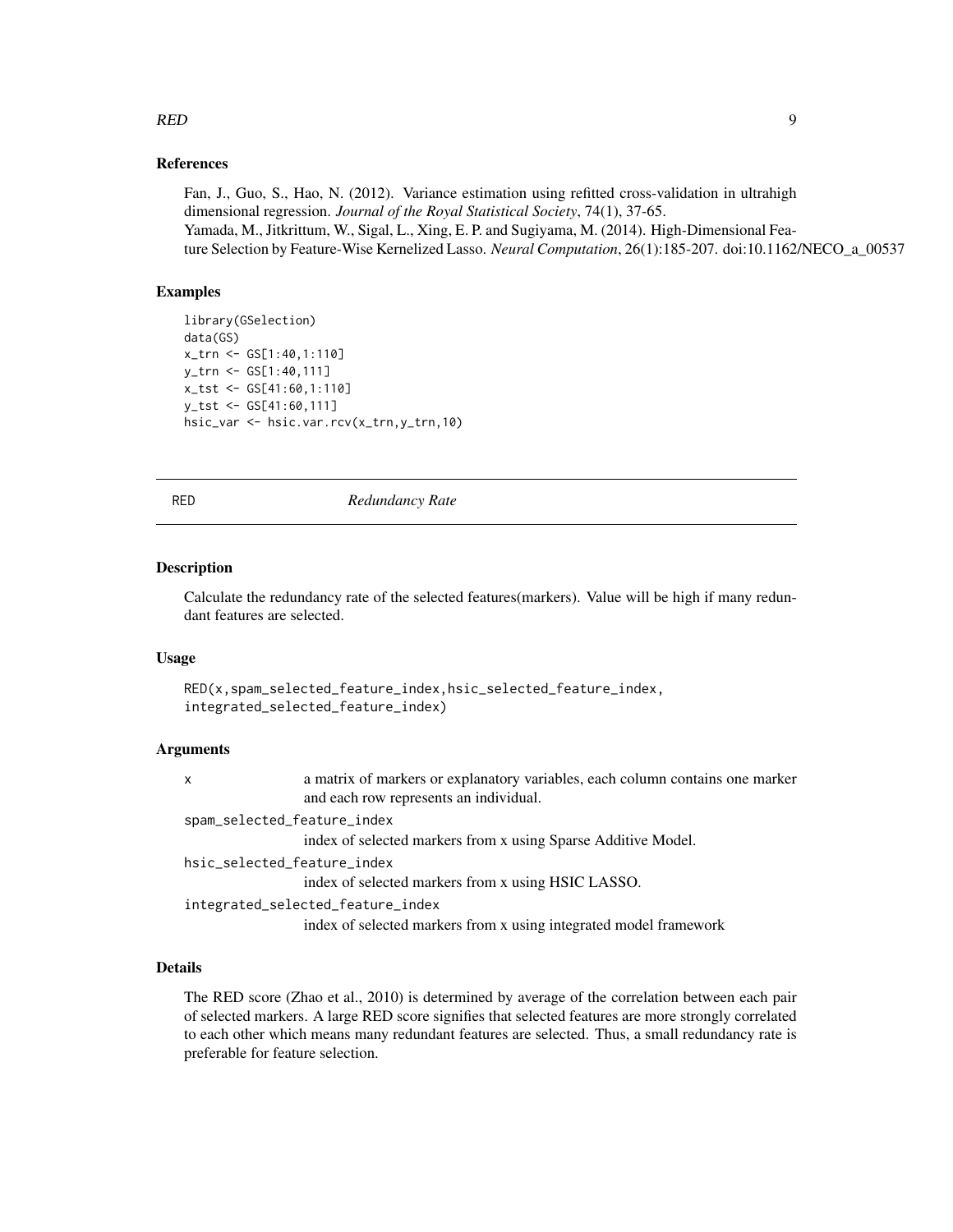#### <span id="page-9-0"></span>Value

Returns a LIST containing

| RED_spam | returns redundancy rate of features selected by using Sparse Additive Model.           |
|----------|----------------------------------------------------------------------------------------|
| RED hsic | returns redundancy rate of features selected by using HSIC LASSO.                      |
| RED I    | returns redundancy rate of features selected by using integrated model frame-<br>work. |

#### Author(s)

Sayanti Guha Majumdar <<sayanti23gm@gmail.com>>, Anil Rai, Dwijesh Chandra Mishra

#### References

Guha Majumdar, S., Rai, A. and Mishra, D. C. (2019). Integrated framework for selection of additive and non-additive genetic markers for genomic selection. *Journal of Computational Biology*. doi:10.1089/cmb.2019.0223 Ravikumar, P., Lafferty, J., Liu, H. and Wasserman, L. (2009). Sparse additive models. *Journal of the Royal Statistical Society: Series B (Statistical Methodology)*, 71(5), 1009-1030. doi:10.1111/j.1467- 9868.2009.00718.x Yamada, M., Jitkrittum, W., Sigal, L., Xing, E. P. and Sugiyama, M. (2014). High-Dimensional Feature Selection by Feature-Wise Kernelized Lasso. *Neural Computation*, 26(1):185-207. doi:10.1162/NECO\_a\_00537 Zhao, Z., Wang, L. and Li, H. (2010). Efficient spectral feature selection with minimum redundancy.

#### Examples

```
library(GSelection)
data(GS)
x_trn <- GS[1:40,1:110]
y_trn <- GS[1:40,111]
x_tst <- GS[41:60,1:110]
y_tst <- GS[41:60,111]
fit <- feature.selection(x_trn,y_trn,d=10)
red <- RED(x_trn,fit$spam_selected_feature_index,fit$hsic_selected_feature_index,
fit$integrated_selected_feature_index)
```
spam.var.ensemble *Error Variance Estimation in Genomic Prediction*

*In AAAI Conference on Artificial Intelligence (AAAI)*, pp 673-678.

#### **Description**

Estimation of error variance using Ensemble method which combines bootstraping and sampling with srswor in Sparse Additive Models.

#### Usage

```
spam.var.ensemble(x,y,b,d)
```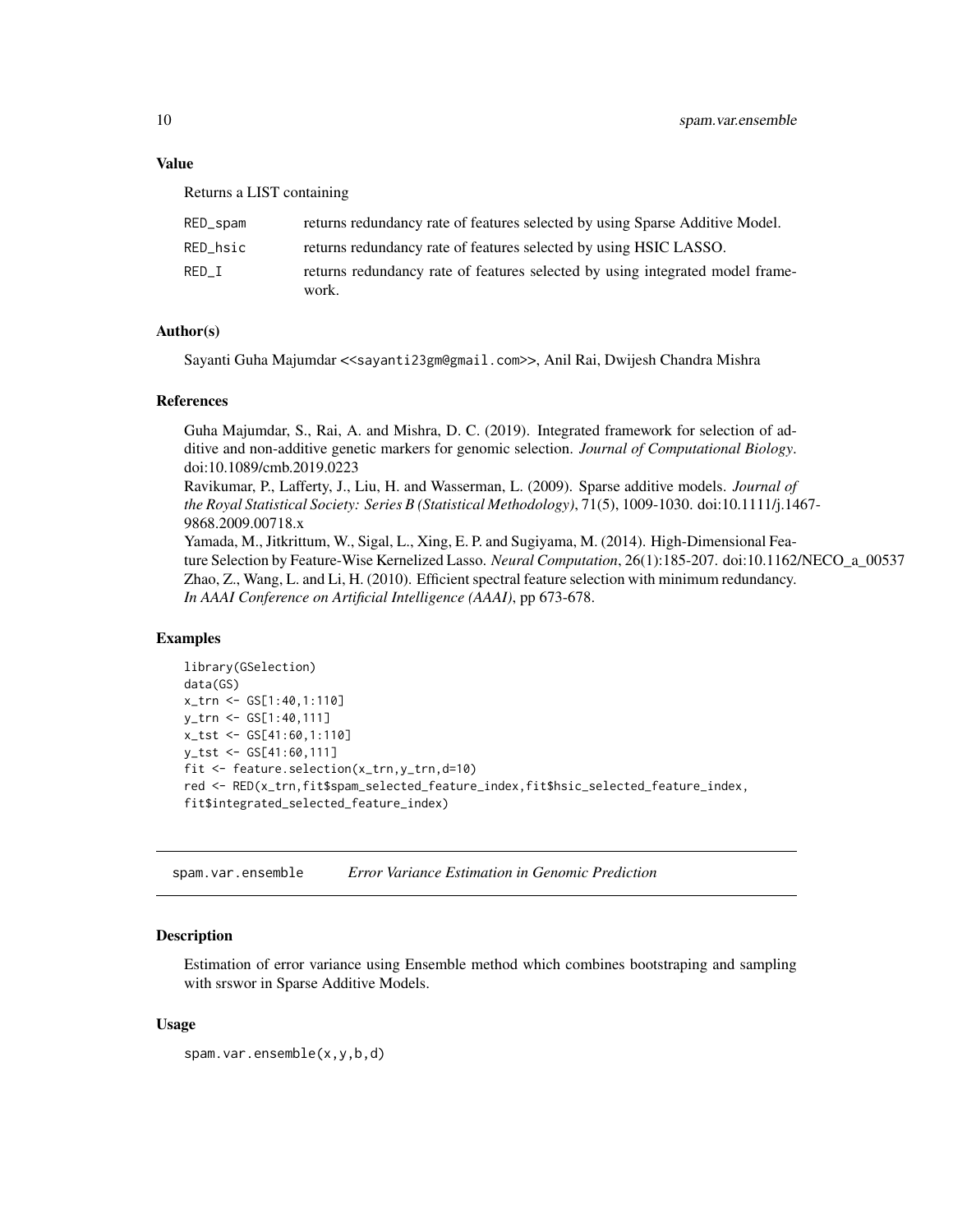#### **Arguments**

| a matrix of markers or explanatory variables, each column contains one marker<br>and each row represents an individual. |
|-------------------------------------------------------------------------------------------------------------------------|
| a column vector of response variable.                                                                                   |
| number of bootstrap samples                                                                                             |
| number of variables to be selected from x.                                                                              |

#### Details

In this method, both bootstrapping and simple random sampling without replacement are combined to estimate error variance. Variables are selected using Sparse Additive Models (SpAM) from the original datasets and all possible samples of a particular size are taken from the selected variables set with simple random sampling without replacement. With these selected samples error variance is estimated from bootstrap samples of the original datasets using least squared regression method. Finally the average of all the estimated variances is considered as the final estimate of the error variance.

#### Value

Error variance

#### Author(s)

Sayanti Guha Majumdar <<sayanti23gm@gmail.com>>, Anil Rai, Dwijesh Chandra Mishra

#### References

Ravikumar, P., Lafferty, J., Liu, H. and Wasserman, L. (2009). Sparse additive models. *Journal of the Royal Statistical Society: Series B (Statistical Methodology)*, 71(5), 1009-1030. doi:10.1111/j.1467- 9868.2009.00718.x

#### Examples

```
library(GSelection)
data(GS)
x_trn <- GS[1:40,1:110]
y_trn <- GS[1:40,111]
x_tst <- GS[41:60,1:110]
y_tst <- GS[41:60,111]
spam_var <- spam.var.ensemble(x_trn,y_trn,2,10)
```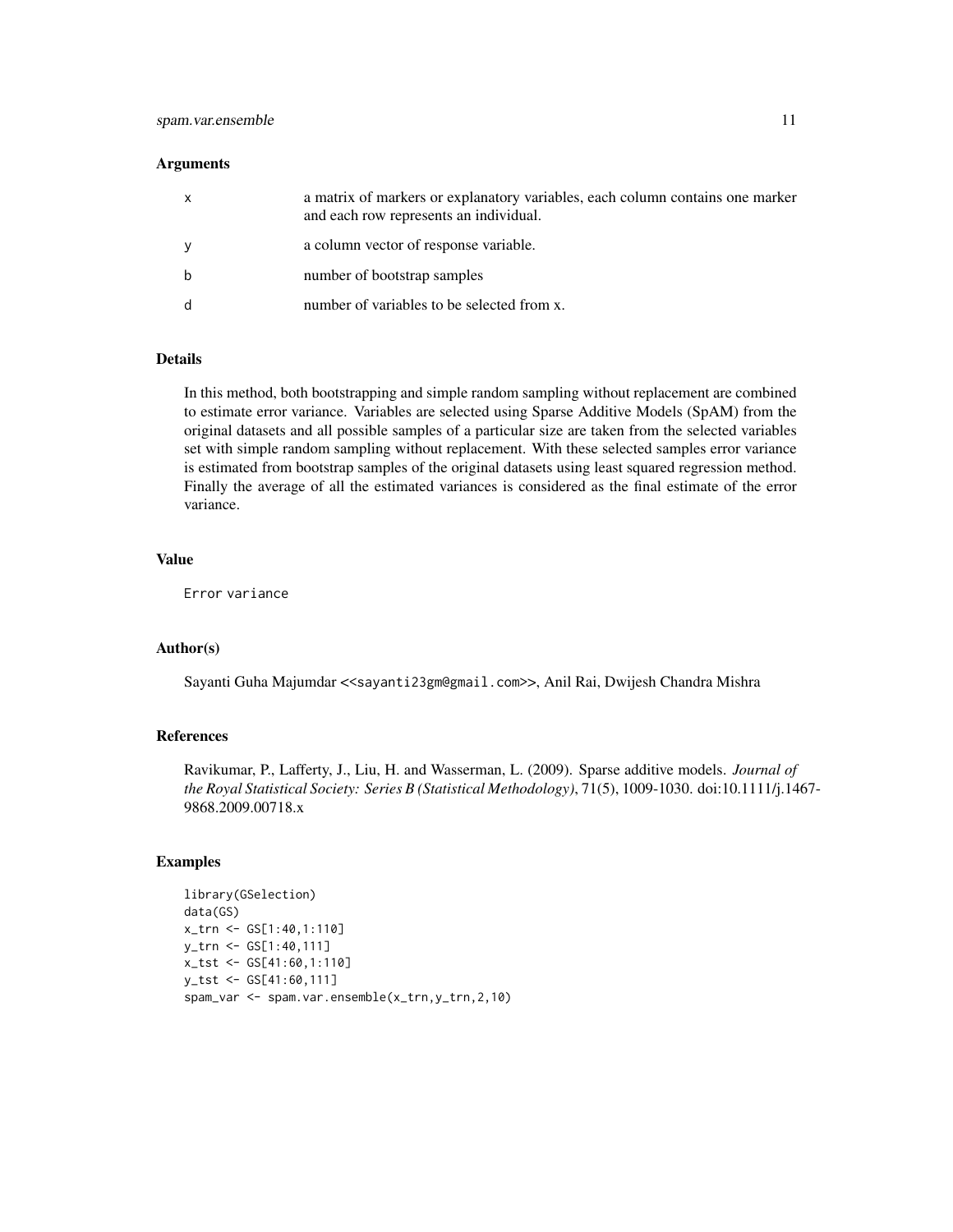<span id="page-11-0"></span>

#### Description

Estimation of error variance using Refitted cross validation in Sparse Additive Models.

#### Usage

spam.var.rcv(x,y,d)

#### Arguments

| X            | a matrix of markers or explanatory variables, each column contains one marker<br>and each row represents an individual. |
|--------------|-------------------------------------------------------------------------------------------------------------------------|
| <b>V</b>     | a column vector of response variable.                                                                                   |
| <sub>d</sub> | number of variables to be selected from x.                                                                              |

#### Details

Refitted cross validation method (RCV) which is a two step method, is used to get the estimate of the error variance. In first step, dataset is divided into two sub-datasets and with the help of Sparse Additive Models (SpAM) most significant markers(variables) are selected from the two subdatasets. This results in two small sets of selected variables. Then using the set selected from 1st sub-dataset error variance is estimated from the 2nd sub-dataset with ordinary least square method and using the set selected from the 2nd sub-dataset error variance is estimated from the 1st subdataset with ordinary least square method. Finally the average of those two error variances are taken as the final estimator of error variance with RCV method.

#### Value

Error variance

#### Author(s)

Sayanti Guha Majumdar <<sayanti23gm@gmail.com>>, Anil Rai, Dwijesh Chandra Mishra

#### References

Fan, J., Guo, S., Hao, N. (2012).Variance estimation using refitted cross-validation in ultrahigh dimensional regression. *Journal of the Royal Statistical Society*, 74(1), 37-65. Ravikumar, P., Lafferty, J., Liu, H. and Wasserman, L. (2009). Sparse additive models. *Journal of the Royal Statistical Society: Series B (Statistical Methodology)*, 71(5), 1009-1030. doi:10.1111/j.1467- 9868.2009.00718.x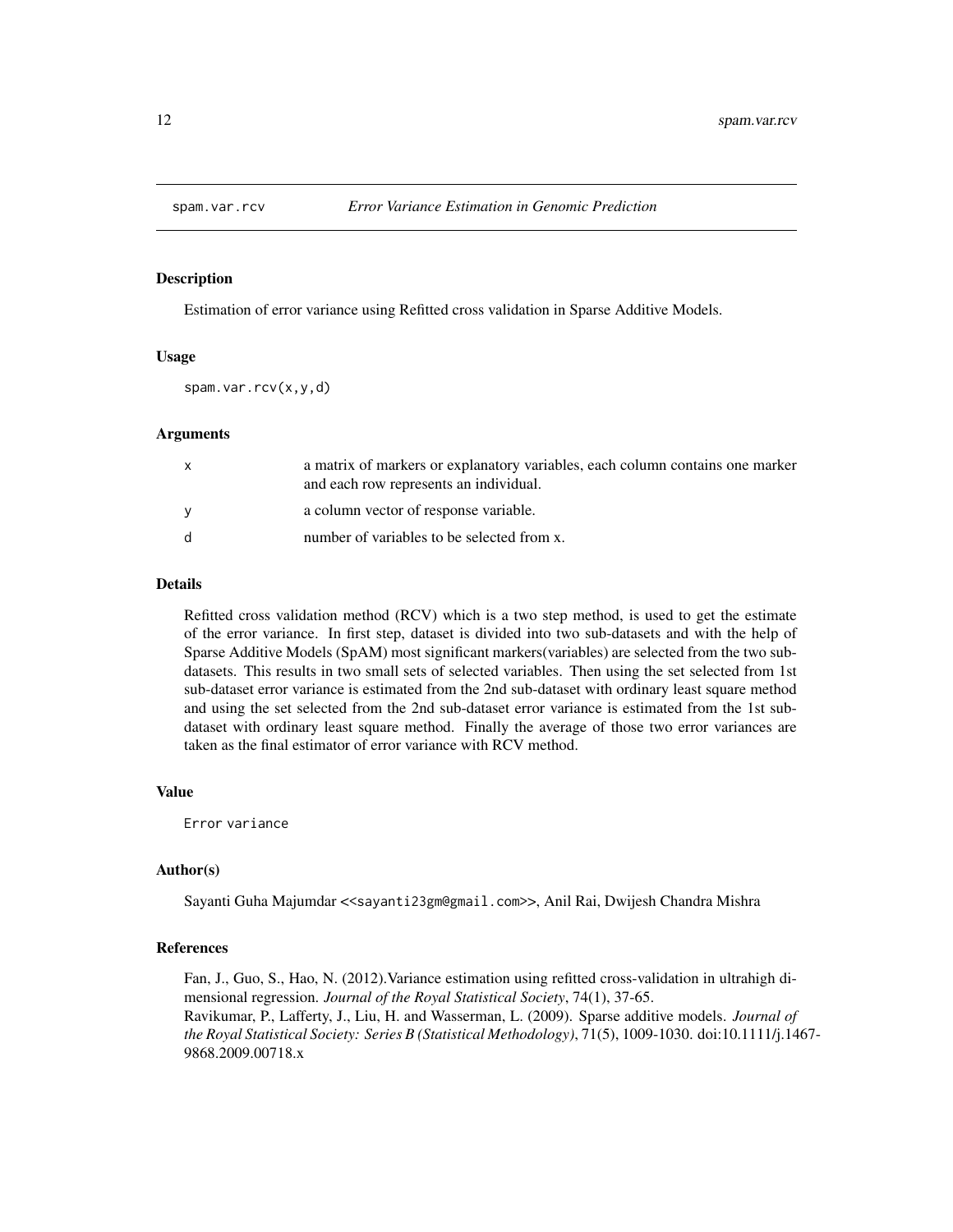### spam.var.rcv 13

#### Examples

```
library(GSelection)
data(GS)
x_trn <- GS[1:40,1:110]
y_trn <- GS[1:40,111]
x_tst <- GS[41:60,1:110]
y_tst <- GS[41:60,111]
spam_var <- spam.var.rcv(x_trn,y_trn,10)
```